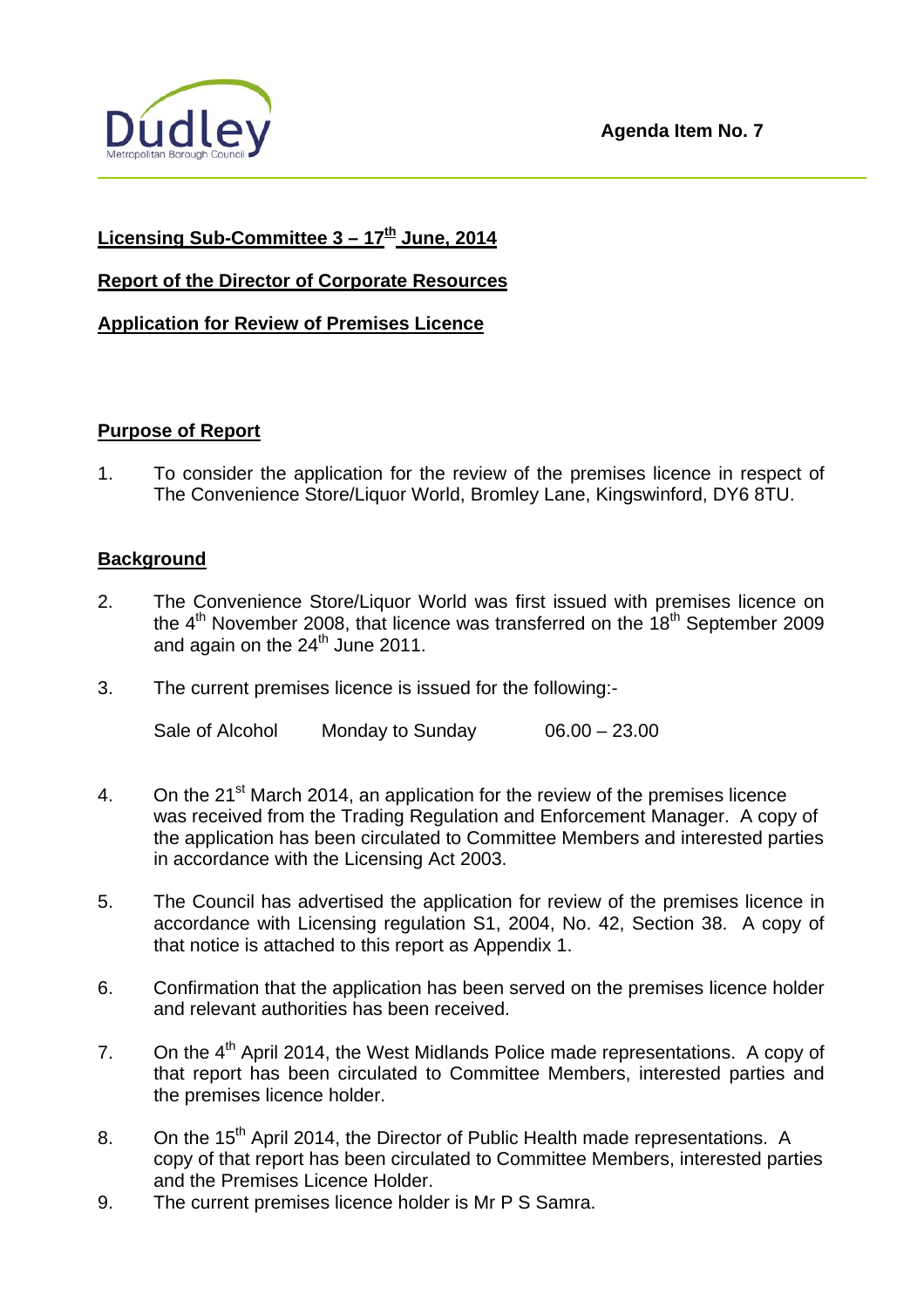- 10. This matter was due to be considered by the Sub-Committee on the 13<sup>th</sup> May 2014, the Sub-Committee resolved that the matter be deferred to allow all parties to attend.
- 11. This application falls within the Council's recent responsibility for liquor licensing which has a direct link to the Council's key corporate priority that safety matters.

### **Finance**

12. There are no financial implications.

### **Law**

13. The law relating to the review of licences is governed by the Licensing Act 2003 Section 52(1).

Determination of application for review

- 52(1) This section applies where:-
- a) The relevant licensing authority received an application made in accordance with section 51,
- b) the applicant has complied with any requirement imposed on him under subsection (3) (a) or (d) of that section, and
- c) the authority has complied with any requirement imposed on it under subsection (3) (b) or (d) of that section
- 14. Before determining the application, the authority must hold a hearing to consider it and any relevant representations.
- 15. The authority must, having regard to the application and any relevant representations, take such of the steps mentioned in subsection (4) (if any) as it considers appropriate for the promotion of the licensing objectives.
- 16. The steps are:
	- a) to modify the conditions of the licence;
	- b) to exclude a licensable activity from the scope of the licence;
	- c) to remove the designated premises supervisor;
	- d) to suspend the licence for a period not exceeding three months;
	- e) to revoke the licence;

 and for this purpose the conditions of the licence are modified if any of them is altered or omitted or any new condition is added.

17. Subsection (3) is subject to section 19, 20 and 21 (requirement to include certain conditions in premises licences).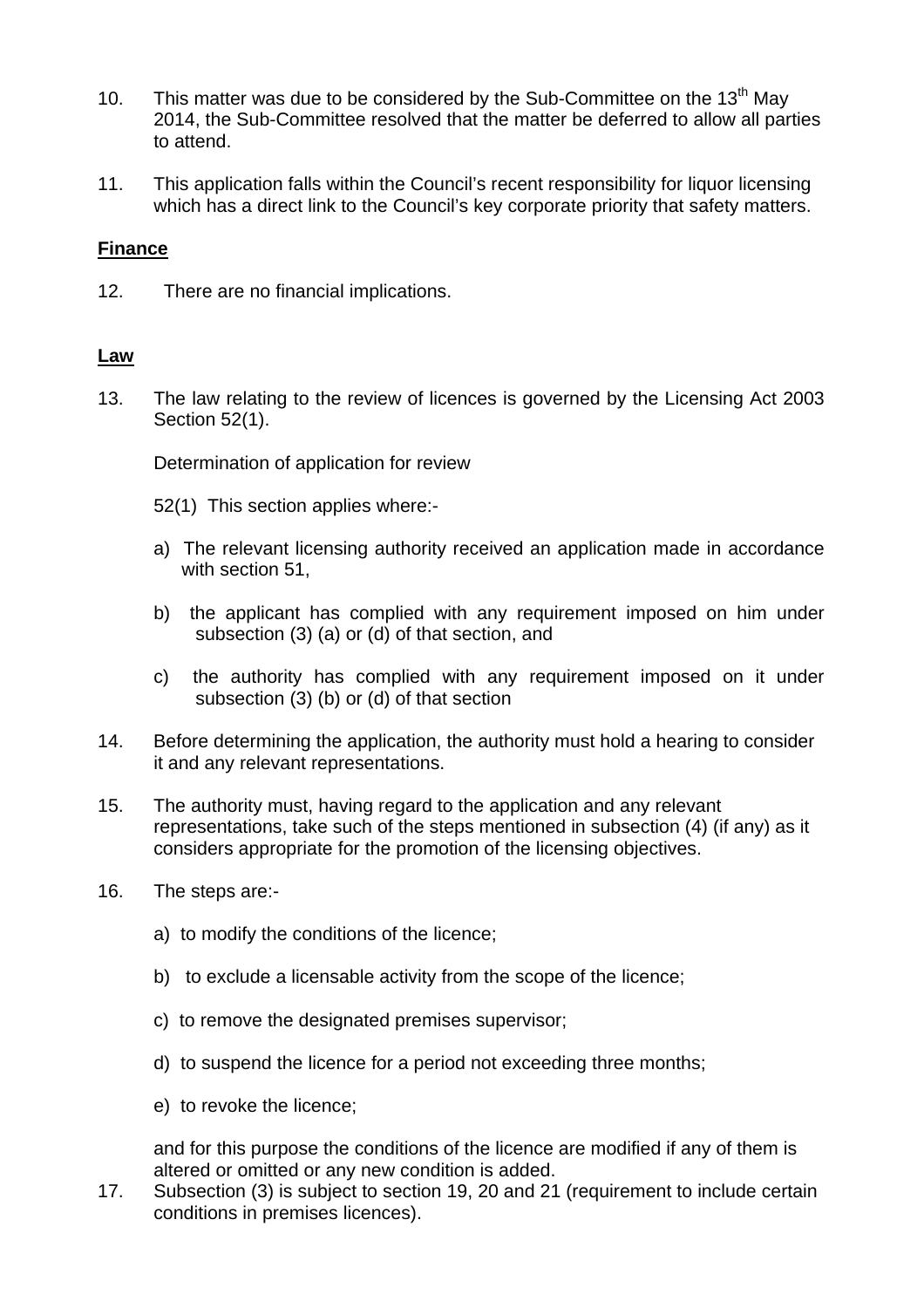- 18. Where the authority takes a step mentioned in subsection (4) (a) or (b) it may provide that the modification or exclusion is to have effect for only such period (not exceeding three months) as it may specify.
- 19. In this section "relevant representations" means representations which:
	- a) are relevant to one or more of the licensing objectives, and
	- b) meet the requirement of subsection (8).
- 20. The requirement are:
	- a) that the representations are made:-

 (i) by the holder of the premises licence, a responsibility authority or an interested party, and

- (ii) within the period prescribed under section  $51(3)(c)$
- b) that they have not been withdrawn, and

 c) if they are made by an interested party (who is not also a responsible authority), that they are not, in the opinion of the relevant licensing authority, frivolous or vexatious.

- 21. Where the relevant licensing authority determines that any representations are frivolous or vexatious, it must notify the person who made them of the reasons for that determination.
- 22. Where a licensing authority determines an application for review under this section it must notify the determination and its reasons for making it to:
	- a) the holder of the licence
	- b) the applicant
	- c) any person who made relevant representations, and
	- d) the chief officer of police for the police area (or each police area) in which the premises are situated.
- 23. A determination under this section does not have effect:
	- a) until the end of the period given for appealing against the decision, or
	- b) if the decision is appealed against, until the appeal is disposed of
- 24. Pursuant to schedule 5 part 1, section 8(2).
- 25. An appeal may be made against the decision of the committee by: a) the applicant for the review
	- b) the holder of the premises licence or